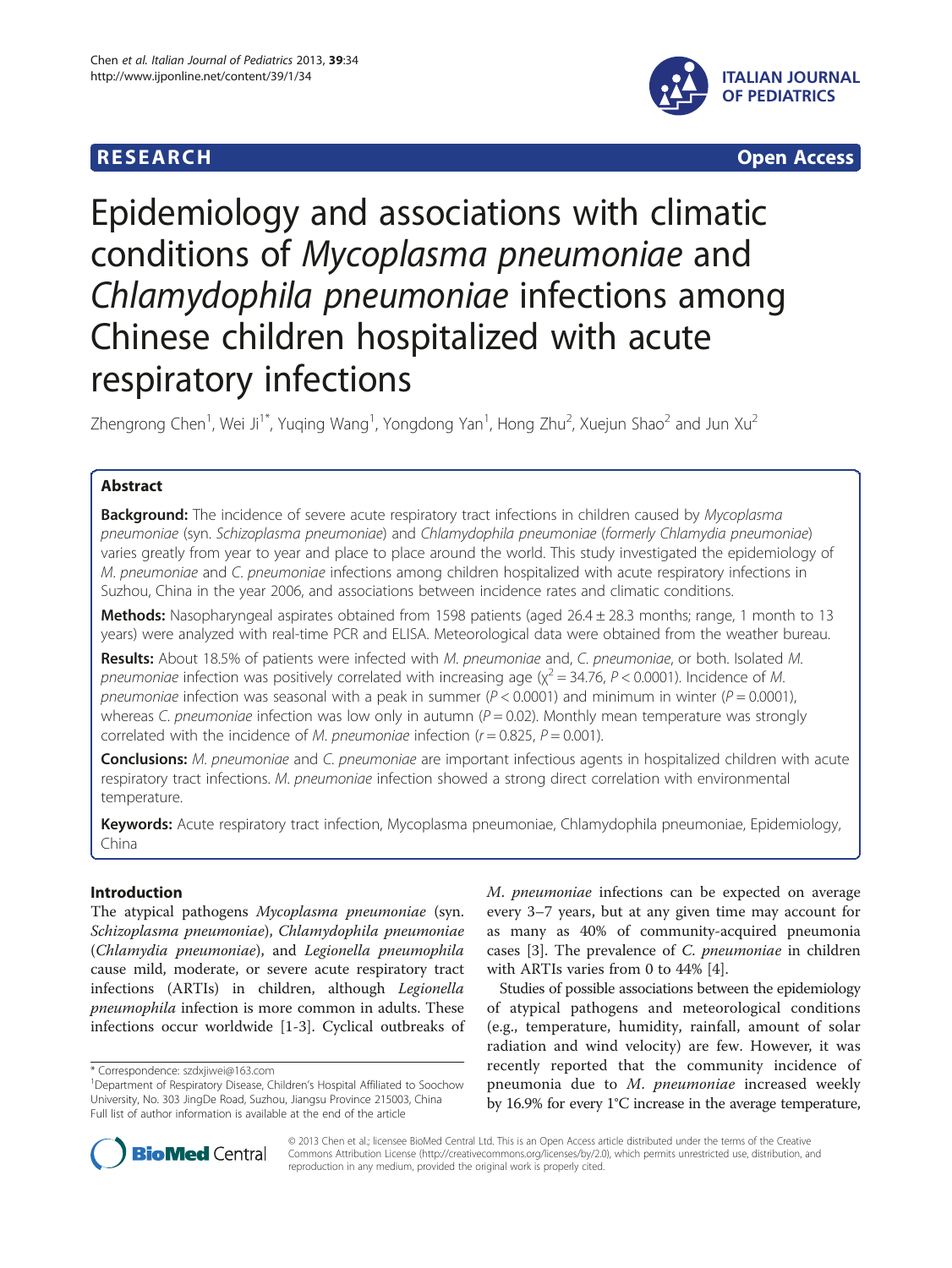and by 4.1% for every 1% increase in relative humidity [[5](#page-6-0)]. Community-acquired M. pneumoniae or C. pneumoniae infections affect mainly preschool- and school-aged children and young adults. Few studies have reported the frequency of M. pneumoniae and C. pneumoniae infections in infants [[6\]](#page-6-0).

Clinically it is difficult to distinguish M. pneumoniae from C. pneumoniae infections and hence laboratory tests are essential in identifying these pathogens. Serological detections, although commonly used, are complicated by false negative results in the early acute phase of infection, and the difficulty in obtaining convalescent serum during hospital stays of one week or less. Polymerase chain reaction (PCR) is suitable for rapid diagnosis of these infections, even when the colonization rate is only 1-2% of the population [[7-9\]](#page-6-0). Combining both PCR and serology seems to be a more reliable diagnostic approach.

The incidence rate of childhood ARTIs due to these pathogens is very different from one country to another [[2](#page-6-0)-[6\]](#page-6-0). Our purpose was to use PCR to identify and determine the percentage of ARTIs that were due to M. pneumoniae and C. pneumoniae, especially in infants, and investigate the relatedness between their epidemiology and meteorological conditions in Suzhou, Jiangsu Province, China. In addition we compared the clinical characteristics of M. pneumoniae and C. pneumoniae infections, host immune state, radiographic appearance, and tidal breathing measurements.

# Materials and methods

# Study population

From 1 January 2006 to 31 December 2006, 1598 consecutive children with ARTIs admitted to Children's Hospital affiliated with Soochow University were enrolled and evaluated prospectively. These children were hospitalized because of prolonged fever (>3 d), severe symptoms of cough, wheeze, tachypnea, and chest retractions. The clinical outcome and diagnosis for all children were obtained after discharge from the hospital. The discharge diagnosis was based on standard clinical criteria made by attending physicians. Upper respiratory tract infection was diagnosed if a child had nasal obstruction, nasal discharge, fever, or sore throat. Lower respiratory tract infection was diagnosed when wheeze, tachypnea, chest retractions, abnormal auscultatory findings, and radiologic evidence of a lower respiratory tract infection were present. Children were excluded from the study if they had proven chronic lung disease, immunodeficiency, congenital heart disease, or bronchopulmonary dysplasia. The Institutional Review Boards of Suzhou University approved the study protocol, and the parents or legal guardians of each child gave informed written consent.

# **Methods**

# Sample collection

Nasopharyngeal aspirate (NPA) samples were obtained from each patient within 24 hours of admission using a sterile plastic catheter introduced into the lower part of the pharynx via the nasal cavity. The samples were immediately transported to the Laboratory of Molecular Biology of our hospital for detection of M. pneumoniae and C. pneumoniae using PCR. Seven common respiratory virus (respiratory syncytial virus, influenza A and B, parainfluenza 1, 2, 3 and adenovirus ) using direct immunofluorescence and human metapneumovirus using RT-PCR described previously [\[10](#page-6-0)]. Blood samples were also obtained at admission and immediately sent to the Department of Biochemical Laboratory for routine blood, C-reactive protein, humoral and cell immunity, and alanine transaminase tests.

# DNA extraction

Each NPA sample was diluted in 2 mL of normal saline before centrifugation at  $500 \times g$  for 10 minutes. The resultant cell pellet was resuspended and then centrifuged at 12  $000 \times g$  for 5 minutes, followed by extraction of DNA from a 400-μL sample using DNA-EZ Reagents (Sangon Biotech, USA) in accordance with the manufacturer's instructions. A final 200 μL of DNA was eluted and divided into 2 aliquots for PCR and stored at −20°C.

## Detection of M. pneumoniae gene by real-time PCR

Real-time PCR was performed to identify the P1 adhesion protein gene of M. pneumoniae, as described previously [[11](#page-6-0)]. The forward and reverse primers were 5'-CCA ACC AAA CAA CAA CGT TCA-3' and 5'-ACC TTG ACT GGA GGC CGT TA-3', respectively, and the probe sequence was 5'-TCA ACT CGA ATA ACG GTG ACT TCT TAC CAC TG-3'. The fluorescent reporter dye at the 5' end was 6-carboxyfluorescein (FAM) and the quencher at the 3' end was 6-carboxytetramethylrhodamine (TAMRA). The PCR reactions consisted of a 21-μL PCR mast mixture (Shenyou Biotechnology, Shanghai, China) including primers and probes combined with 3 μL of the sample DNA and 1 U GoTaq DNA Polymerase (Promgea, Wisconsin, USA). Real-time PCR was performed using an iCycler iQ5 real-time PCR detection system (Bio-Rad, Hercules, CA, USA) and cycling conditions were: 2 min at 37°C; 10 min at 94°C, and 40 cycles of 10 s at 94°C, 30 s at 55°C, and 40 s at 72°C.

Quantification curves were plotted using several concentrations of control plasmids containing the target gene.

# Detection of C. pneumoniae gene by nested-PCR

A different aliquot of extracted DNA from the NPA sample was used for detecting the gene of the major outer membrane protein of C. pneumoniae by nested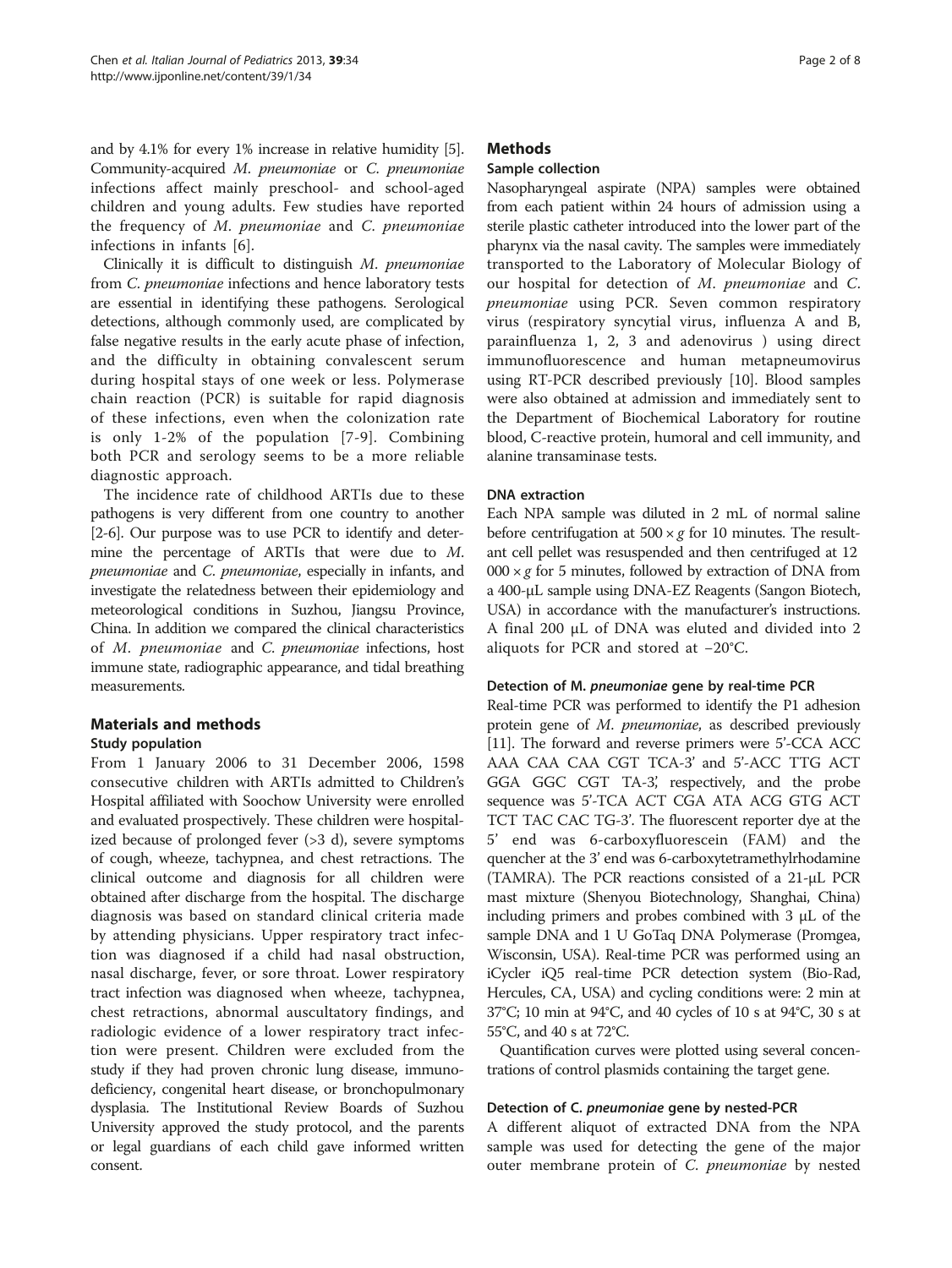touchdown PCR, as described previously [\[12\]](#page-6-0). The external and internal primers were: Cpex-F 5'-TTA CAA GCC TTG CCT GTA GG-3'; Cpex-R 5'-GCG ATC CCA AAT GTT TAA GGC-3'; Cpin-F 5'-TTA TTA ATT GAT GGT ACA AT A-3'; and Cpin-R 5'ATC TAC GGC AGT AGT ATA GTT-3'. Amplifications were performed in a thermal cycler (GeneAmp PCR System 9600, Applied Biosystems). For the first amplification, 0.4 μM of each CPex-F and Cpex-R primer and 2 U GoTaq DNA polymerase (Promgea, Madison, WI, USA) were included in these touchdown PCR reactions. The annealing temperature was lowered 1°C every 2 cycles, from 65°C until touching down at 55°C, at which temperature 20 more cycles were performed. The denaturation and extension temperature were constant at 94°C and 72°C, respectively. One microliter of the products of the first round of amplification by external primers were added into the PCR reactions of the second round amplification using internal primers. The second PCR cycling conditions were: 2 min at 95°C; and 30 cycles of 1 min at 94°C, 1 min at 50°C, and 1 min at 72°C. The nested PCR products were separated via 1.5% agarose gel electrophoresis and visualized using ethidium bromide staining.

# Serology testing for M. pneumoniae and C. pneumoniae

The presence of specific IgM and IgG antibodies against M. pneumoniae were investigated in serum samples of patients using a commercial ELISA kit (Serion ELISA classic M. pneumoniae IgG/IgM, Institute Virion\Serion, Germany). IgA and IgG antibodies against C. pneumoniae were detected with Serion ELISA classic C. pneumoniae IgA/IgG Kits. Evidence of acute M. pneumoniae infection was defined as either a single positive serum IgM (cutoff 13 U/mL) or a 4-fold increase in IgG in convalescent serum obtained a week after admission. Acute C. pneumoniae infection was defined as either a single positive serum IgA (cutoff 3 U/mL) or a 4-fold increase in IgG in convalescent serum.

# Diagnostic criteria for M. pneumoniae and C. pneumoniae acute infection

Acute infection due to M. pneumoniae or C. pneumoniae was confirmed when any of the following was determined: NPA samples proved positive via PCR, serum samples positive for IgM or IgA, respectively, or IgG increasing 4-fold from the acute to the convalescent phases.

#### Tidal breathing measurements

Measurements of tidal breathing in most infants were performed during natural and quiet sleep as assessed by behavioral criteria [\[13\]](#page-6-0). Tidal breathing flow-volume loops were obtained and analyzed with a commercially available pediatric pulmonary function device (ECO Medics, V'max 26, Switzerland). Tidal breathing measurements included flow and volume signals, and were assessed by professional staff. Lung function was graded as normal, mild, moderate, severe, or extremely severe according to three-component score system which could reflect underlying obstructive airways disease [\[14,15\]](#page-6-0) as shown in Table 1.

# Meteorological data

The primary investigator obtained data regarding monthly mean temperatures, relative humidity, rainfall, solar radiation, and mean wind velocity from the local weather bureau for lat 31.19° N, long 120.37° E. Suzhou has a subtropical climate and the monthly data for meteorological variables were shown in Figure [1](#page-3-0).

# Statistical analyses

Categorical data were analyzed using the Cochran-Mantel-Haenszel statistic or the chi-squared  $(\chi^2)$  or Fisher's exact tests. The continuous variables were compared using analysis of variance (ANOVA). The Kruskal-Wallace test was used if the data were abnormal in distribution or nonparametric. The associations between meteorological conditions and the prevalence of the 2 pathogens were evaluated using Spearman's rank correlations. A P-value < 0.05 was considered statistically significant. All analyses were performed using the Statistical Package for SAS for windows, version 8.2 (SAS, USA).

# Results

#### Epidemiology

Of the 1598 children admitted to our hospital for ARTIs, 957 (59.9%) were boys, and the ratio of boys to girls was 1.5:1. The mean age was  $26.4 \pm 28.3$ months (range: 1 month to 13 years). Of all the children, 817 (51.1%) were aged < one year, 616 (38.5%) were 1–5 years, and 165 (10.3%) were >5 years old.

Twenty-three cases of M. pneumoniae infection and 6 cases of C. pneumoniae infection had co-infections with other viruses (data not shown), and cases of M. pneumoniae or C. pneumoniae coinfection with viruses were excluded in this study. ARTIs were caused by  $M$ . pneumoniae or  $C$ . pneumoniae in 295 (18.5%) of the patients. The mean age

Table 1 Three-component score system for assessing tidal lung function

| <b>Parameters</b>       | <b>Scores</b> |           |           |        |
|-------------------------|---------------|-----------|-----------|--------|
|                         | 0             |           | 2         |        |
| $PTEF/t-PTEF(mL/s2)$    | $\leq$ 3      | $3-6$     | $7 - 10$  | >10    |
| 25TEF/PTEF (%)          | >80           | $60 - 80$ | $40 - 60$ | $<$ 40 |
| $t$ -PTEF/ $t$ -E $(%)$ | >30           | $20 - 30$ | $10 - 20$ | <10    |

The score for 5 levels of tidal lung function. Normal: 0, Mild: <3, moderate: 3–5, Severe: 6–7, Extremely severe: 8–9. PTEF peak tidal expiratory flow, t-PTEF time to peak tidal expiratory flow, 25TEF tidal expiratory flow at 25% of tidal volume remaining, t-E, expiratory time.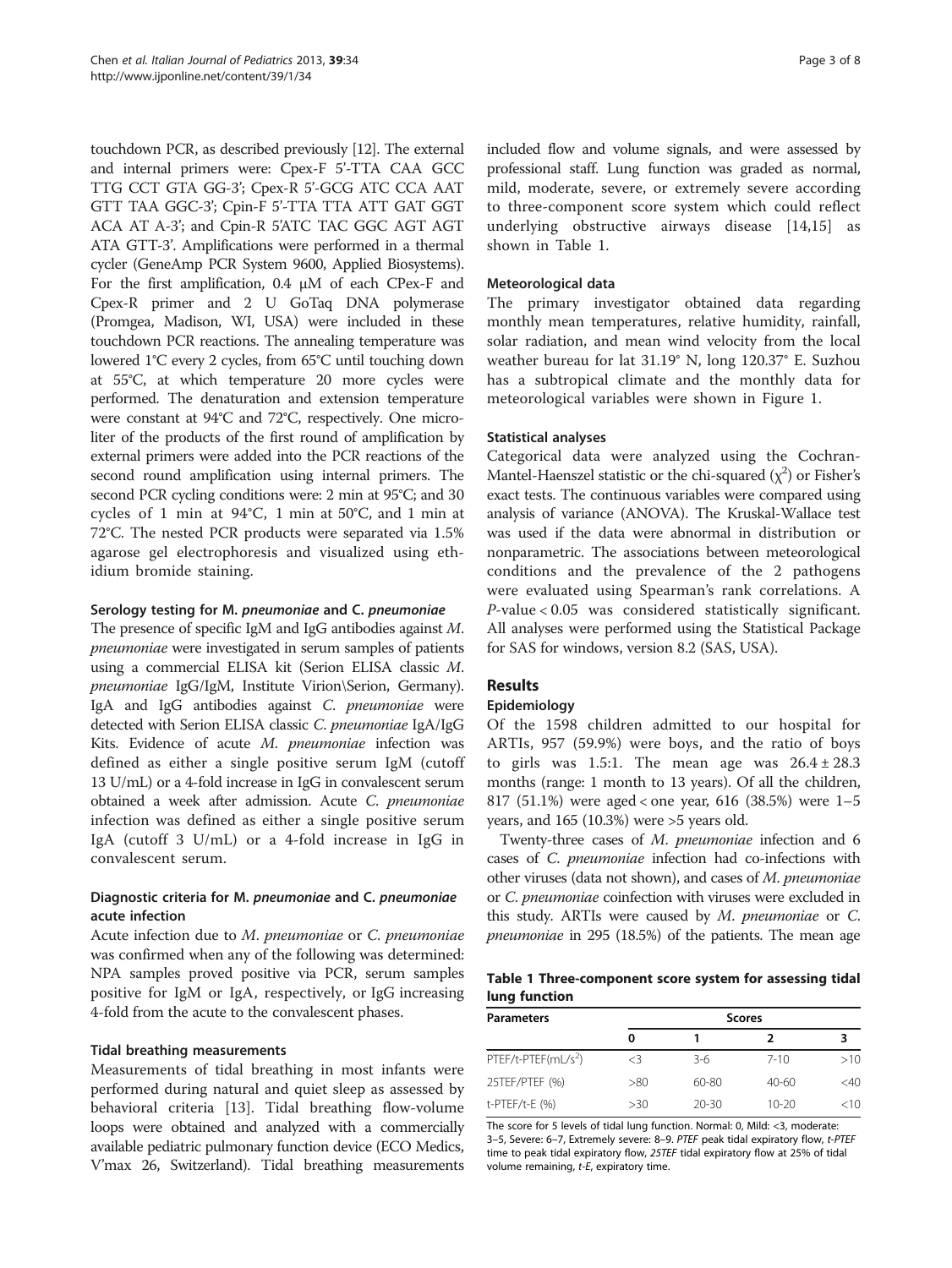<span id="page-3-0"></span>

of these children was  $33.1 \pm 36.3$  months. There were 171 boys, and the ratio of boys to girls was 1.4:1. Of the 295 infected with either or both of these pathogens, 199 (12.5%) were due to *M. pneumoniae* alone (mean age  $35.8 \pm 37.3$ months), 81 (5.1%) were due to C. pneumoniae alone (mean age  $27.3 \pm 34.5$  months), and 15 (5.1%) were co-infected (mean age  $28.0 \pm 29.7$  months). The infection rate due to M. pneumoniae only was significantly and positively associated with increasing age  $(\chi^2 = 34.76, P < 0.0001)$ . With regard to demographic data, no significant difference in gender or prematurity was found among the 3 etiological groups (Table 2).

# Seasonality and correlations with meteorological conditions

Both M. pneumoniae and C. pneumoniae infections occurred throughout the year. The M. pneumoniae

Table 2 The prevalence and demographic data of children hospitalized with M. pneumoniae and C. pneumoniae infection

|                   | M. pneumoniae <sup>a</sup> | C. pneumoniae b | Co-infection <sup>c</sup> |
|-------------------|----------------------------|-----------------|---------------------------|
| Age               | n/total (%)                | n/total (%)     | $n/total$ (%)             |
| $<$ 1 year        | 80/817 (9.8)               | 40/817 (4.9)    | 8/817(0.1)                |
| 1 to 5 years      | 75/616 (12.2)              | 30/616 (4.9)    | 5/616(0.1)                |
| >5 years          | 44/165 (26.7)              | 11/165(6.7)     | 2/165(0.1)                |
| Total             | 199/1598 (12.5)            | 81/1598 (5.1)   | 15/1598 (0.1)             |
| Demographics      | n(%)                       | n(%)            | n(%)                      |
| Total (male)      | 116 (58.3)                 | 46 (56.8)       | 9(60)                     |
| Prematurity       | 12(6.0)                    | 4(4.9)          | 1(6.7)                    |
| PICU<br>Admission | 1(0.5)                     | 0(0)            | 0(0)                      |

 $^{\text{a}}$   $\chi^2_{\text{CMH}}$  = 35.90, P < 0.0001;  $^{\text{b}}$   $\chi^2_{\text{CMH}}$  = 0.98, P = 0.614;  $^{\text{c}}$   $\chi^2_{\text{CMH}}$  = 0.25, P = 0.881 compared among three age groups (Cochran-Mantel-Haenszel Statistic test). Data are presented as number (percentage) or mean  $\pm$  SD.

infection rate reached a maximum in summer  $(P < 0.0001)$ and a minimum in winter  $(P = 0.0001)$ , whereas the C. *pneumoniae* infection rate was lowest in autumn ( $P = 0.02$ ; Table 3). The peak number of M. pneumoniae infections occurred in July (23.2% or 32/138) and were the lowest (4.3% or 5/117) in December. C. pneumoniae infections were also high in July (12.3% or 17/138; Figure [2\)](#page-4-0).

Rates of M. pneumoniae infection in hospitalized children in Suzhou correlated strongly with monthly mean temperature, and weakly with monthly mean wind velocity (Table 3). There was no significant correlation between meteorological conditions and C. pneumoniae infections.

#### Clinical manifestations

There was no significant difference in terms of clinical manifestations among the groups except for fever

Table 3 The seasonality and correlations with climatic conditions of M. pneumoniae and C. pneumoniae infection in hospitalized children

|                           |                         | M. pneumoniae | C. pneumoniae           |       |
|---------------------------|-------------------------|---------------|-------------------------|-------|
| Seasons                   | n(%)                    |               | n(%)                    |       |
| Spring (Mar-May)          | 43 (11.0)               |               | 26(6.6)                 |       |
| Summer (Jun-Aug)          | 86 (20.4) $^{\circ}$    |               | 32(7.6)                 |       |
| Autumn (Sep-Nov)          | 57 (13.9)               |               | 15 $(3.6)$ <sup>c</sup> |       |
| Winter (Dec-Feb)          | 28 $(7.5)$ <sup>b</sup> |               | 23(6.1)                 |       |
| Meteorological conditions | r                       | Р             | r                       | P     |
| Temperature (°C)          | 0.825                   | 0.001         | $-0.021$                | 0.948 |
| Relative humidity (%)     | 0.527                   | 0.782         | 0                       | 1.0   |
| Rainfall (mm)             | 0.189                   | 0.557         | 0.294                   | 0.354 |
| Sum of sunshine (h)       | 0.392                   | 0.208         | 0.070                   | 0.829 |
| Wind velocity (m/s)       | 0.629                   | 0.028         | 0.443                   | 0.149 |

<sup>a</sup>  $P < 0.0001$ ;  $\binom{b}{r}$  P = 0.0001;  $\binom{c}{r}$  P = 0.02 (prevalence of infections in a particular season compared to the mean prevalence in all other seasons). r Spearman coefficient.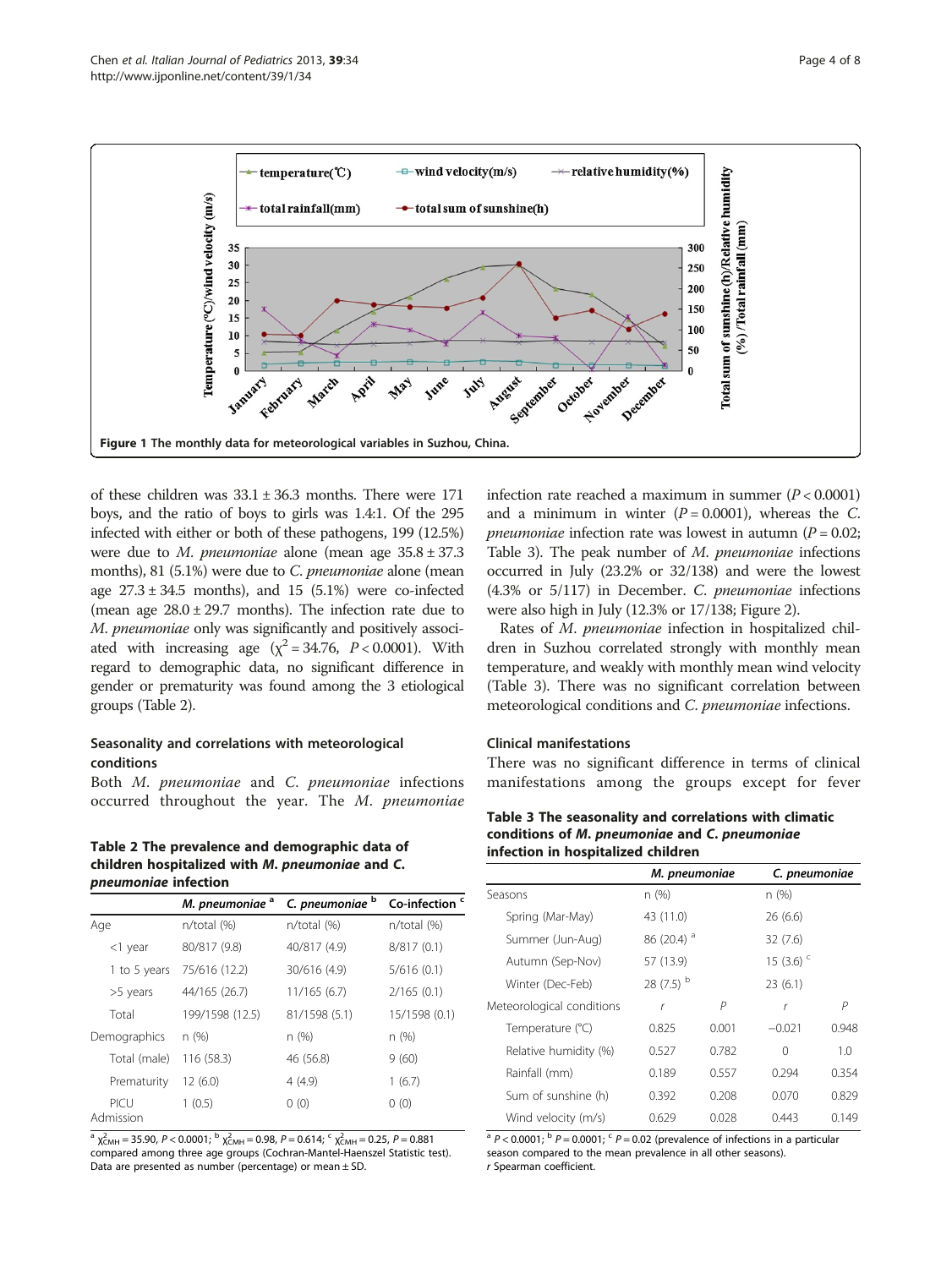<span id="page-4-0"></span>

 $(\chi^2 = 7.824, P = 0.02;$  Table 4). Children co-infected with M. pneumoniae and C. pneumoniae were found to have fever more frequently. There were no significant differences in length of hospital stay among the different groups. All patients were cured or improved.

#### Laboratory findings

There were no significant differences in laboratory findings (routine blood, C-reactive protein level, humoral and cell immunity, alanine transaminase, radiographic data, and tidal lung function test) among the 3 groups (Table [5\)](#page-5-0).

# **Discussion**

M. pneumoniae and C. pneumoniae are two common atypical pathogens that cause ARTIs in children worldwide. Infections may be endemic or epidemic. In the present study, the total rate of M. pneumoniae and C. pneumoniae infections in hospitalized children with ARTIs in Suzhou, China for the year 2006 was 18.4% (295/1598), in which 12.5% and 5.1% were caused only by M. pneumoniae or C. pneumoniae, respectively. In other recent studies in which real-time PCR was used for identification, Defilippi et al. [\[16](#page-6-0)] in Genoa, Italy reported an infection rate for M. pneumoniae in children of 11.8% and in Tokyo, Japan Hamano-Hasegawa et al. [[17\]](#page-6-0) found a rate of 14.8%. The rates of  $M$ . *pneumoniae* infection found via real-time PCR tests in Suzhou, China in the years 2007 and 2008 were 5.39% and 6.36%, respectively (unpublished results). Hosker et al. [[18](#page-6-0)] reported an epidemic of M. pneumoniae infection in Hong Kong with a rate of 15% to 20% that occurred from 1986 to 1988, which was similar to our study.

Apparent seasonality of M. pneumoniae infection was observed in this study, with a peak level in summer and the highest rate in July. When the disease is endemic, seasonality may not be a factor, but when it is an epidemic more cases occur in the summer or early autumn [[3,16](#page-6-0)]. We observed a similar trend in this study. Onozuka et al. [[5\]](#page-6-0) found a strong correlation between temperature and relative humidity and the number of M. pneumoniae

| Table 4 Clinical manifestations of children hospitalized |  |
|----------------------------------------------------------|--|
| with M. pneumoniae and C. pneumoniae infection           |  |

|                                | M. pneumoniae  | C. pneumoniae | Co-infection          |
|--------------------------------|----------------|---------------|-----------------------|
| Hospitalization (d)            | $7.5 + 2.3$    | $7.3 \pm 1.9$ | $8.1 + 2.3$           |
| Clinical manifestations, n (%) |                |               |                       |
| Cough                          | 189 (95.0)     | 75 (92.6)     | 14 (93.3)             |
| Wheezing                       | 57 (28.6)      | 31 (38.3)     | 6(40)                 |
| Nose running                   | 40 (20.1)      | 21(25.9)      | 5(33.3)               |
| Fever                          | 114 (57.3) $a$ | 36 (44.4)     | $12(80)$ <sup>b</sup> |
| Dyspnea                        | 12(6.0)        | 4 (4.9)       | 1(6.7)                |
| Anorexia                       | 22(11.1)       | 7(8.6)        | 3(20)                 |
| Gastrointestinal               | 30(15.1)       | 17 (21.0)     | 4(26.7)               |
| Tachypnea                      | 31 (15.6)      | 12 (14.8)     | 3(20)                 |
| Cyanosis                       | 2(1.0)         | 0(0)          | 0(0)                  |
| Other diagnoses, n (%)         |                |               |                       |
| URTI                           | 10(5.0)        | 8(9.9)        | 1(6.7)                |
| I RTI                          | 171 (85.9)     | 66 (81.5)     | 13 (86.7)             |
| Asthma<br>exacerbation         | 18 (9.0)       | 7(8.6)        | 1(6.7)                |

<sup>a</sup> M. pneumoniae group compared with C. pneumoniae group,  $P = 0.05$ .<br><sup>b</sup> Co-infection group compared with C. pneumoniae group, P = 0.011. URTI, upper respiratory tract infection; LRTI, lower respiratory tract infection.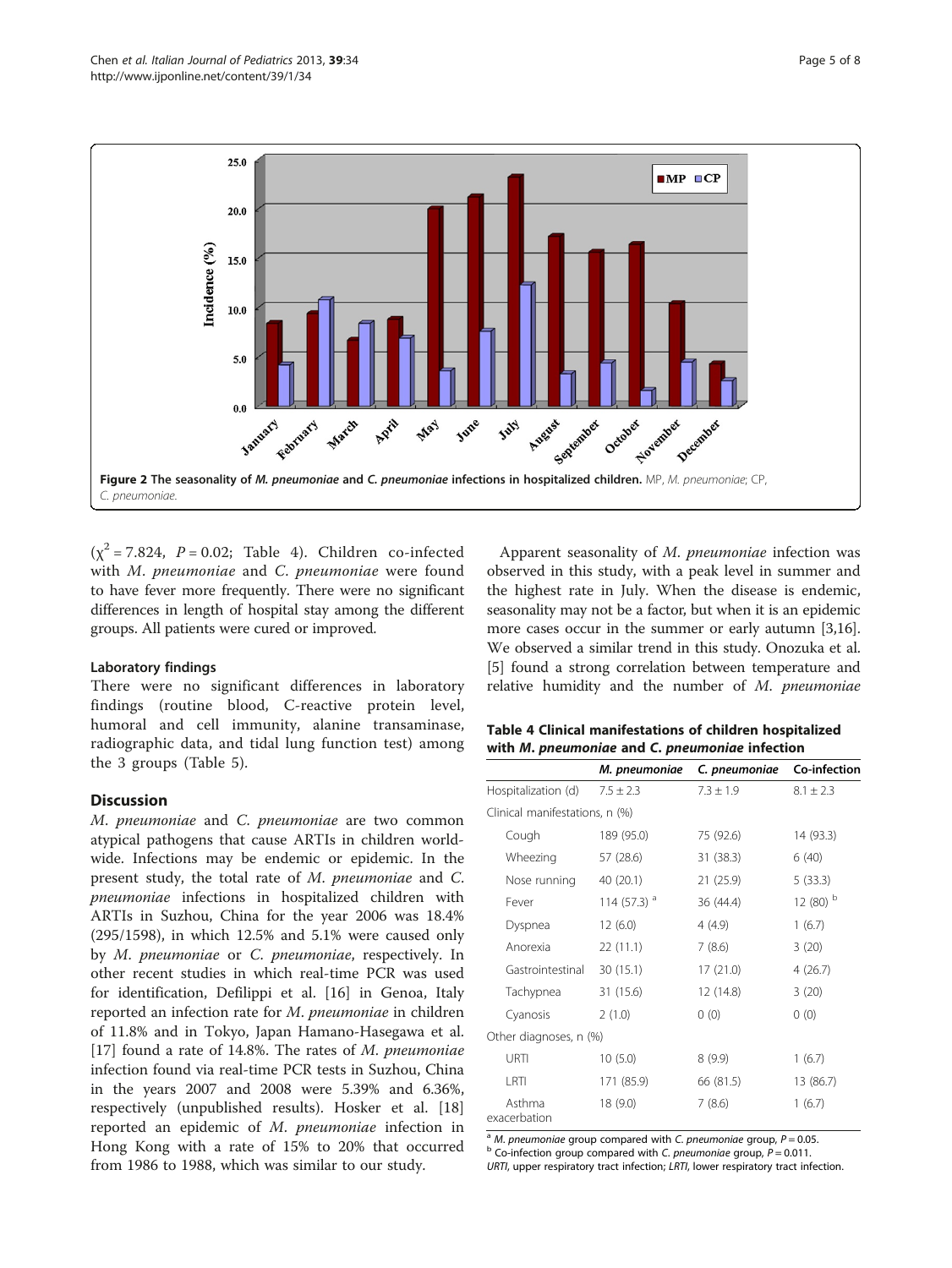|  | Page 6 of 8 |  |  |  |
|--|-------------|--|--|--|
|--|-------------|--|--|--|

|                            | M. pneumoniae  | C. pneumoniae  | Co-infection   |
|----------------------------|----------------|----------------|----------------|
|                            | $(n = 199)$    | $(n = 81)$     | $(n = 15)$     |
| Cell immunity              |                |                |                |
| $CD3+$ (%)                 | $63.6 \pm 9.4$ | $65.3 \pm 9.3$ | $61.9 \pm 8.3$ |
| $CD3 + CD4 + (%)$          | $36.8 \pm 8.2$ | $37.5 \pm 8.6$ | $33.9 \pm 4.4$ |
| $CD3 + CD8 +$ (%)          | $22.9 \pm 6.7$ | $24.1\pm5.7$   | $23.6 \pm 8.1$ |
| CD4/CD8 (%)                | $1.8 \pm 0.8$  | $1.7 \pm 0.7$  | $1.6 \pm 0.6$  |
| CD3-CD19+ (%)              | $26.2 \pm 9.8$ | $26.1 \pm 8.9$ | $29.7 \pm 9.2$ |
| $CD3$ -CD $(16 + 56+)$ (%) | $8.8 \pm 5.7$  | $6.6 \pm 3.9$  | $6.8 \pm 2.8$  |
| $CD19 + CD23 + (%)$        | $6.6 \pm 3.6$  | $6.9 \pm 2.9$  | $7.8 \pm 2.5$  |
| $CD4 + CD25 + (%)$         | $7.4 \pm 3.5$  | $6.0 \pm 3.7$  | $7.0 \pm 2.4$  |
| Chest X-rays (LRTI) *      | $n = 171$      | $n = 66$       | $n = 13$       |
| Lobar consolidation (%)    | 23 (13.5)      | 7(10.6)        | 2(15.4)        |
| Infiltration/opacities (%) | 105(61.4)      | 41(62.1)       | 8(61.5)        |
| Hyper aeration (%)         | 16(9.4)        | 10(15.2)       | 2(15.4)        |
| Interstitial lesions (%)   | 59 (34.5)      | 25 (37.9)      | 4(30.8)        |
| Pleural reaction (%)       | 4(2.3)         | 0(0)           | 1(7.7)         |
| Tidal lung function (LRTI) | $n = 82$       | $n = 54$       | $n = 9$        |
| Normal (0)                 | 13 (15.9)      | 9(16.7)        | 1(11.1)        |
| Mild $(1-3)$               | 22 (26.8)      | 6(11.1)        | 1(11.1)        |
| Moderate (4-5)             | 23 (28.0)      | 18 (33.3)      | 1(11.1)        |
| Severe (6-7)               | 20(24.3)       | 17(31.5)       | 4(44.4)        |
| Extremely severe (8-9)     | 4(4.9)         | 4(7.4)         | 2(22.2)        |

<span id="page-5-0"></span>Table 5 No significant differences in laboratory findings of children hospitalized with M. pneumonia and C. pneumoniae infection

\*Chest X-rays and tidal lung function were only performed on children with LRTI. CD cluster of differentiation, LRTI lower respiratory tract infection.

pneumonia cases in hospitalized children younger than 15 years in Japan, while another study in Germany did not show any correlation [[19\]](#page-6-0). However, we presume that climatic conditions in our area are similar to Japan, and different from the northwestern region of Germany where the range of temperatures across the seasons is not as great.

Regarding C. pneumoniae infections, the 6.0% rate in children with ARTIs found in the present study is similar to the 6.7% (4/112) found in a study performed by Kurz et al. [[20](#page-7-0)] in Vienna, Austria, and lower than the 9.3% reported by Schmidt et al. [[21](#page-7-0)] for Greifswald, Germany. No seasonality or correlation with climatic conditions was found in our study. Studies conducted in various countries have shown that M. pneumoniae and C. pneumoniae infections are most common in schoolaged children, followed by children from 1 to 5 years old, but rare in infants [\[16](#page-6-0)[,21-24](#page-7-0)]. In contrast, we found that  $M$ . pneumoniae (10.8%) and  $C$ . pneumoniae (5.9%) infections are also common in infants. The high population density in China, which increases exposure and the chance of infection, may be an important influence in acquiring these infections.

The use of PCR in the present study provided rapid and specific diagnosis of M. pneumoniae and C. pneumoniae infections. A recent retrospective study comparing the diagnostic value of PCR to the indirect particle agglutination antibody test for M. pneumoniae infection in children from NPA samples found that PCR provided a more rapid diagnosis, particularly in young children  $(P = 0.003)$ , immunocompromised patients  $(P = 0.019)$ , and during the early stage of the disease [[25](#page-7-0)]. When PCR is combined with serological tests the yield increases further [[26\]](#page-7-0).

In the present study, the clinical manifestations and laboratory findings did not differ between M. pneumoniae and *C. pneumoniae*. Cough and fever were the most common symptoms. Fever was noticed more frequently in children with co-infection, although co-infection did not increase the severity of clinical manifestations. The rate of wheezing in M. pneumoniae or C. pneumoniae infections was higher than that reported by Esposito et al. [[27](#page-7-0)], and the rates of dyspnea and tachypnea were lower. The reason for this may be that the present study included upper respiratory infection, bronchitis, and asthma exacerbation within the definition of ARTIs.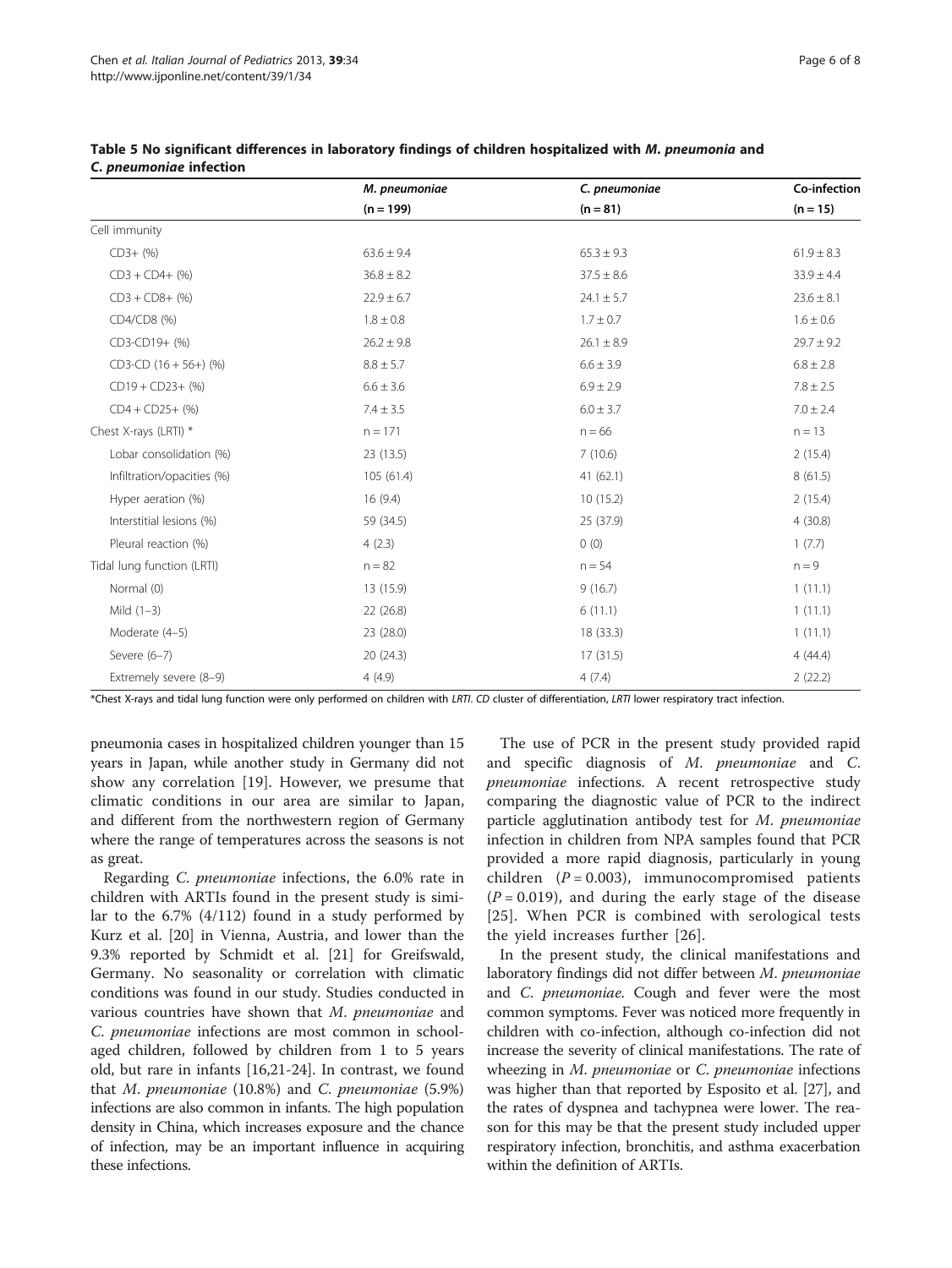<span id="page-6-0"></span>The 8.8% (26/295) incidence of M. pneumoniae or C. pneumoniae infections with asthma exacerbation in this study indicates a possible role of infection by these atypical pathogens in asthma exacerbation. Recently, it was reported that in asthma M. pneumoniae and C. pneumoniae appeared to be involved more with asthma persistence than exacerbation [\[28](#page-7-0)].

In previous studies, no significant difference was found between M. pneumoniae and C. pneumoniae infections with regard to white blood cell count, C-reactive protein, percentage of neutrophils, platelets, or radiographic data [16,[27,29\]](#page-7-0). To the best of our knowledge, this study is the first to analyze the humoral and cell immunity status and tidal lung function of children with M. pneumoniae and C. pneumoniae infections. Although no significant difference in immunity status existed between the patients infected with the two pathogens, some studies showed a depressed humoral and cellular immunity in children with M. pneumoniae infection compared to healthy children [\[30,31](#page-7-0)]. Because of the difficulty in distinguishing M. pneumoniae infection from C. pneumoniae on the basis of clinical manifestations or laboratory findings, PCR tests are very useful [\[32](#page-7-0)].

The limitations of our study include a probable bias, as the study was conducted only in hospitalized children and not outpatients. In addition, a study period of only one year is relatively short to assess the epidemiology of M. pneumoniae and C. pneumoniae infection.

#### Conclusion

M. pneumoniae infections in children demonstrated a definite seasonality, a strong correlation with the temperature, and a weak correlation with wind velocity. Consistent with former studies, ours indicates that M. pneumoniae and C. pneumoniae are important in children with ARTIs who are younger than 5 years old, and especially in infants. Clinical manifestations and laboratory findings were informative, but real-time PCR and nested-PCR provide adequate rapid and specific diagnosis of M. pneumoniae and C. pneumoniae infections.

#### Competing interests

The authors declare that they have no competing interests.

#### Authors' contributions

ZC: carried out the molecular genetic studies, participated in the sequence alignment and drafted the manuscript. WJ: design of experiment and drafted the manuscript. YW: drafted the manuscript. YY: design of experiment and drafted the manuscript. HZ: carried out the molecular genetic studies. XS: carried out the molecular genetic studies, participated in the sequence alignment. JX: carried out the molecular genetic studies, participated in the sequence alignment. All authors read and approved the final manuscript.

#### Acknowledgments

The authors thank Dr. Aili Zhang, Department of Respiratory Disease, Municipal Hospital, Suzhou, for data collecting. The authors are also grateful to Dr. Yan Zhu, PhD, Weather Bureau, Suzhou, for providing meteorological data and Jing Zhou, MD, for her help with language editing.

#### Funding

This work was supported by the Social Development, Science and Technology Projects of Suzhou (grant number SS0702 to Wei Ji) and the Science and Technology Projects for the Youth of Suzhou (grant number KJQND2011005 to Zhengrong Chen).

#### Author details

<sup>1</sup>Department of Respiratory Disease, Children's Hospital Affiliated to Soochow University, No. 303 JingDe Road, Suzhou, Jiangsu Province 215003, China. <sup>2</sup> Laboratory of Molecular Biology, Children's Hospital Affiliated to Soochow University, Suzhou, China.

Received: 4 November 2012 Accepted: 20 May 2013 Published: 25 May 2013

#### References

- 1. D'Auria G, Jiménez-Hernández N, Peris-Bondia F, Moya A, Latorre A: Legionella pneumophila pangenome reveals strain-specific virulence factors. BMC Genomics 2010, 11:181.
- 2. Nir-Paz R, Abutbul A, Moses AE, Block C, Hidalgo-Grass C: Ongoing epidemic of mycoplasma pneumoniae infection in Jerusalem, Israel, 2010 to 2012. Furo Surveill 2012, 17:20095.
- 3. Waites K: New concepts of mycoplasma pneumoniae infections in children. Pediatr Pulmonol 2003, 36:267–278.
- 4. Kumar S, Hammerschlag MR: Acute respiratory infection due to the Chlamydia pneumoniae: current status of diagnostic methods. Infect Dis 2007, 44:568–576.
- 5. Onozuka D, Hashizume M, Hagihara A: Impact of weather factors on mycoplasma pneumoniae pneumonia. Thorax 2009, 64:507–511.
- 6. Stuckey-Schrock K, Hayes BL, George CM: Community-acquired pneumonia in children. Am Fam Physician 2012, 86:661–667.
- 7. Palma SC, Martínez TMA, Salinas SM, Rojas GP: Asymptomatic pharyngeal carriage of mycoplasma pneumoniae in Chilean children. Rev Chilena Infectol 2005, 22:247–250.
- 8. Hyman CL, Roblin PM, Gaydos CA, Quinn TC, Schachter J, Hammerschlag MR: Prevalence of asymptomatic nasopharyngeal carriage of Chlamydia pneumoniae in subjectively healthy adults: assessment by polymerase chain reaction-enzyme immunoassay and culture. Clin Infect Dis 1995, 20:1174–1178.
- 9. Wolf J, Daley AJ: Microbiological aspects of bacterial lower respiratory tract illness in children: atypical pathogens. Paediatr Respir Rev 2007, 8:212–219.
- 10. Ji W, Wang Y, Chen Z, Shao X, Ji Z, Xu J: Human metapneumovirus in children with acute respiratory tract infections in Suzhou, China 2005–2006. Scand J Infect Dis 2009, 41:735–744.
- 11. Hardegger D, Nadal D, Bossart W, Altwegg M, Dutly F: Rapid detection of mycoplasma pneumoniae in clinical samples by real-time PCR. J Microbiol Methods 2000, 41:45–51.
- 12. Tong CY, Sillis M: Detection of Chlamydia pneumoniae and Chlamydia psittaci in sputum samples by pcr. J Clin Pathol 1993, 46:313-317.
- 13. Prechtl HF: The behavioural states of the newborn infant (a review). Brain Res 1974, 76:185–212.
- 14. Lødrup Carlsen KC, Stenzler A, Carlsen KH: Determinants of tidal flow volume loop indices in neonates and children with and without asthma. Pediatr Pulmonol 1997, 24:391–396.
- 15. Schmalisch G, Wilitzki S, Wauer RR: Differences in tidal breathing between infants with chronic lung diseases and healthy controls. BMC Pediatr 2005, 5:36.
- 16. Defilippi A, Silvestri M, Tacchella A, Giacchino R, Melioli G, Di Marco E, Cirillo C, Di Pietro P, Rossi GA: Epidemiology and clinical features of mycoplasma pneumoniae infection in children. Respir Med 2008, 102:1762–1768.
- 17. Hamano-Hasegawa K, Morozumi M, Nakayama E, Chiba N, Murayama SY, Takayanagi R, Iwata S, Sunakawa K, Ubukata K: Comprehensive detection of causative pathogens using real-time PCR to diagnose pediatric community-acquired pneumonia. J Infect Chemother 2008, 14:424–432.
- 18. Hosker HS, Tam JS, Chain CH, Lai CK: Mycoplasma pneumoniae infection in Hong Kong – clinical and epidemiological features during an epidemic. Respiration 1993, 60:237–240.
- 19. du Prel JB, Puppe W, Gröndahl B, Knuf M, Weigl JA, Schaaff F, Schmitt HJ: Are meteorological parameters associated with acute respiratory tract infections? Clin Infect Dis 2009, 49:861–868.